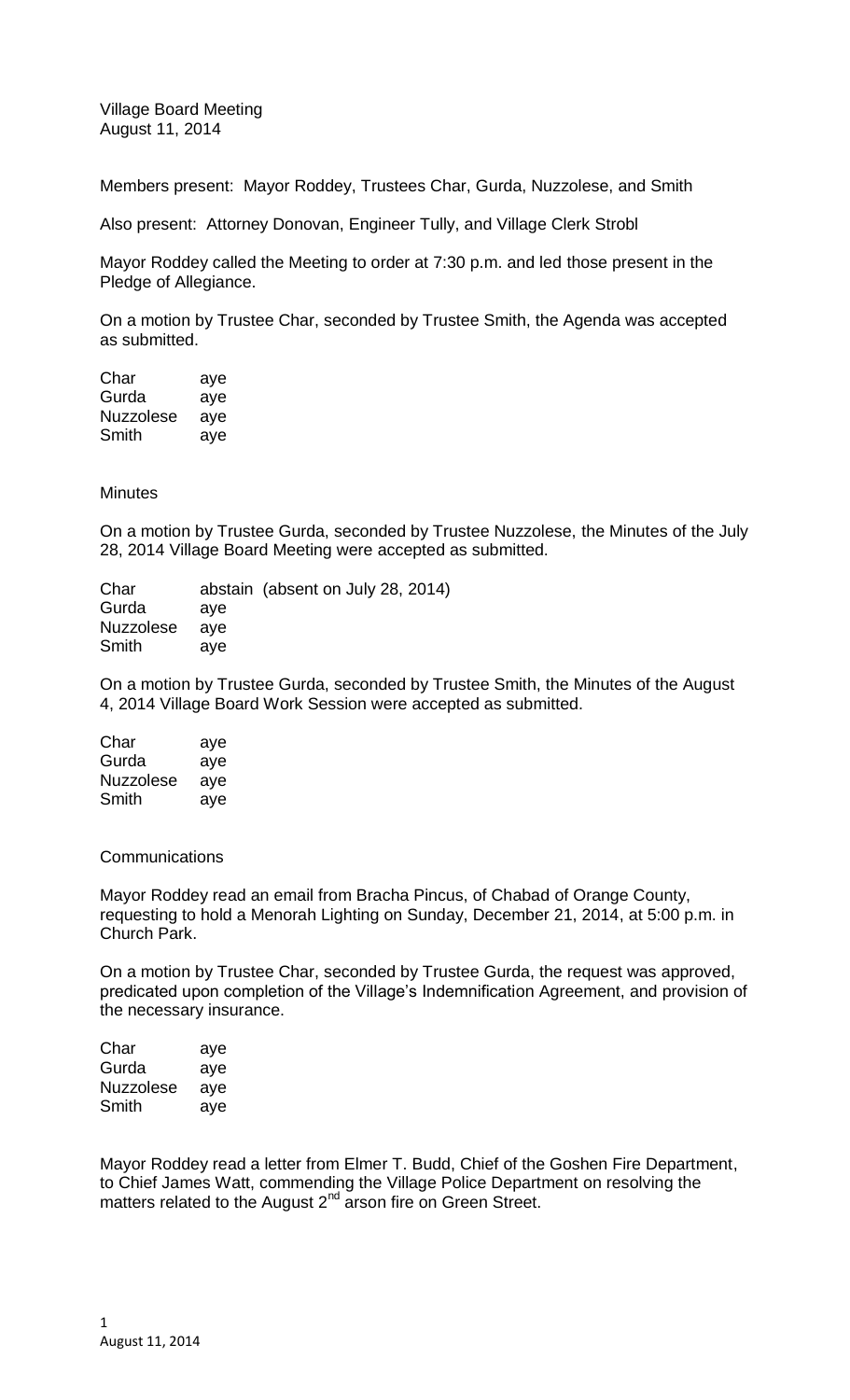Engineer Tully led a discussion of the NYSDEC Municipal Separate Storm Sewer Systems "MS4" stormwater management program requirements.

On a motion by Trustee Smith, seconded by Trustee Char, the Village Board hereby schedules a Public Hearing for September 8, 2014, at 7:30 p.m., or as soon after as may be heard, for the consideration of adoption of: a Local Law to Prohibit Illicit Discharges, Activities, and Connections to Separate Storm Sewer System.

| Char             | aye |
|------------------|-----|
| Gurda            | aye |
| <b>Nuzzolese</b> | aye |
| Smith            | aye |

On a motion by Trustee Nuzzolese, seconded by Trustee Gurda, bills as examined by members of the Board were approved in accordance with Abstract 2014/2015 number 3, check numbers 7343 through 7497, in the amount of \$498,748.07.

| Char      | aye |
|-----------|-----|
| Gurda     | aye |
| Nuzzolese | aye |
| Smith     | ave |

The Board reviewed a draft amendment to the Village Towing Policy, which Attorney Donovan recommended acting on in two weeks.

## Mayor/Trustee Comments

Trustee Nuzzolese noted that the Sewer Department was quiet and running well.

Trustee Gurda reported that the reservoir is currently down 7 inches.

Trustee Char commended the Police Department for the professional handling of the tragic events of August  $2<sup>nd</sup>$ , and offered sympathy to the family of Helen Mills.

Trustee Smith noted that the DPW is continuing catch basin repairs in preparation for paving of West Main Street and Montgomery Street.

Mayor Roddey shared a letter he sent to Senator Bonacic enlisting his aid in getting Route 207/Greenwich Avenue repaired. He has previously contacted the NYS DOT.

On a motion by Trustee Char, seconded by Trustee Smith, the Board entered into Executive Session at 7:45 p.m. for a discussion of litigation.

| Char      | aye |
|-----------|-----|
| Gurda     | aye |
| Nuzzolese | aye |
| Smith     | aye |